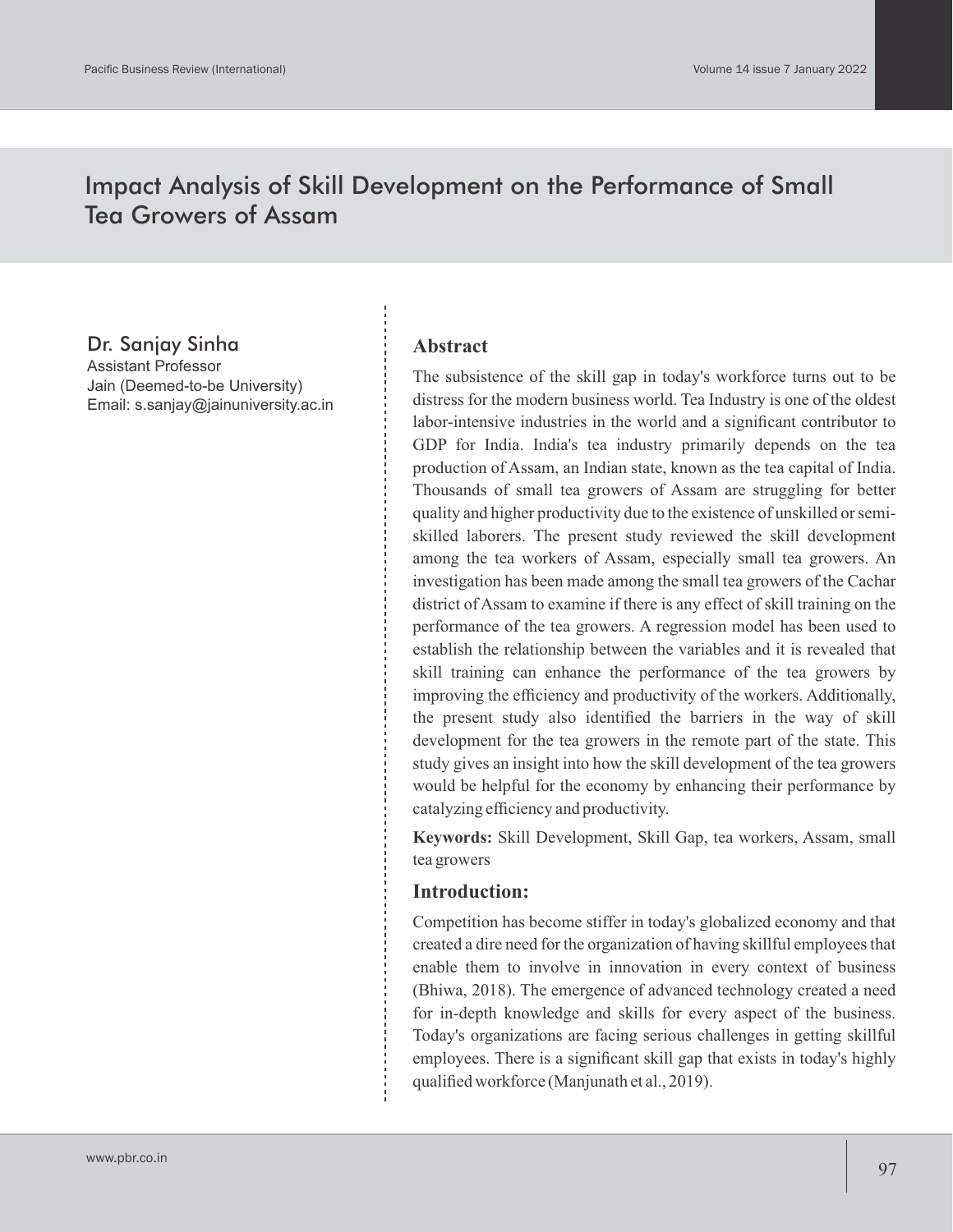According to skill India report  $(2019)^1$  published by Confederation of Indian Industry, India has currently 4.69% of the formally skilled workforce compared to 24% skilled workforce in China, 52% in the USA, 68% in Great Britain, 75% in Germany, 80% in Japan and 96% in South Korea. Thus created a catastrophe in the way of economic development of the nation. It is the crucial need of the country to emphasize the skill development of the youth to generate employment opportunities and build up the national economy (Deka & Batra 2016; Sanghi & Srija 2015).

India is the third-largest exporter of Tea in the world after Sri Lanka and China (Wagh, 2014; Roy, 2013). India contributes about 20.9% of the total tea exports in the world (Das & Sankaran 2018). Assam, an Indian state which is also known as the Tea capital of India is the largest producer and exporter of Tea in the country because of its geographical location and suitable climatic condition which is best suited for tea plantation (Laskar & Thappa, 2015). Tea is one of the major contributors to the GDPof the country. Alongside the major tea estates in the state, there are thousands of small tea growers who are the suppliers of the green tea leaves. These small tea growers have sufficient land for tea plantation but the productivity is generally low because of the lack of adequate knowledge and skills for tea plantation (Laskar & Thappa 2015). The present study has been undertaken among some selected small tea growers in the Cachar district of Assam to understand the need for skill development among the small tea workers to improve their efficiency and productivity and also identify the challenges of the skill development in the tea industry of Assam.

Assam is known as the tea capital of India. Assam is the largest producer of tea in the country. The tea industry of Assam is about 180 years old. The state contributes about 52% of the total tea production in the country and it is about 1/6th of the tea produced in the world (Wagh, 2014). Assam is primarily having an agrarian economy and the agricultural sector is employing more than 50 percent of its rural population. This sector contributes about 25 percent to the State GDP (Wagh, 2014; Laskar & Thappa. 2015). Tea is considered as one of the most important agricultural product in the state and is popular in the world for its aromatic quality. About 17% of the workers of Assam are

engaged in the tea industry. Small Tea Growers contributes about 25% of the tea production of the state (Laskar & Thappa, 2015). As per the Tea Board report of India (2019), there are 850 large tea gardens and 68,465 small tea gardens in Assam that covers a thousand acres of land<sup>2</sup>. The tea industry in Assam also gives average daily employment to more than six lakh persons in the state, which is around 50 percent of the total average daily number of labor employed by the tea industry in the country (Roy, 2013; Wagh 2014; Laskar & Thappa, 2015). Despite having high potential and significant importance of the tea industry in the state, there are only a few professional tea training centers in the state. Therefore, a major chunk of the people involved in tea plantation uses traditional methods of the plantation of tea without any adequate knowledge and specific skills. It resulted in low production with poor quality even after the best effort made by them (Marjit et al., 2019; Roy, 2013; Laskar & Thappa, 2015). Hence it created a need to understand the role of skill development in the Tea industry. The present study has attempted to understand how skill development among the small tea growers will enhance their performance.

The present study contributes to the existing literature in the following way: (i) It is perhaps the first study that was conducted in the state of Assam to understand the need for skill development for the tea growers. (ii) Most of the studies related to tea production focused primarily on the major tea players but they ignored the contribution of small tea growers. The present study is contributing to the development of small tea growers by investigating the role of the skill development program. (iii) It is one of the few studies that focused on the effect of skill development on the performance of the workforce. (iv)The present study is also identifying the various challenges of skill development among the tea growers in the remote areas of the state.

Rest of the paper has been arranged in the following way: (i) Review of the literature (ii) Need & challenges in the skill development for small tea growers (iv) Theoretical perspective of skill development & hypothesis formulation (v) Measurement & scaling (vi) Methodology (vii) Data analysis & interpretation (viii) Discussion & Conclusion (viii) Managerial implication & future scope.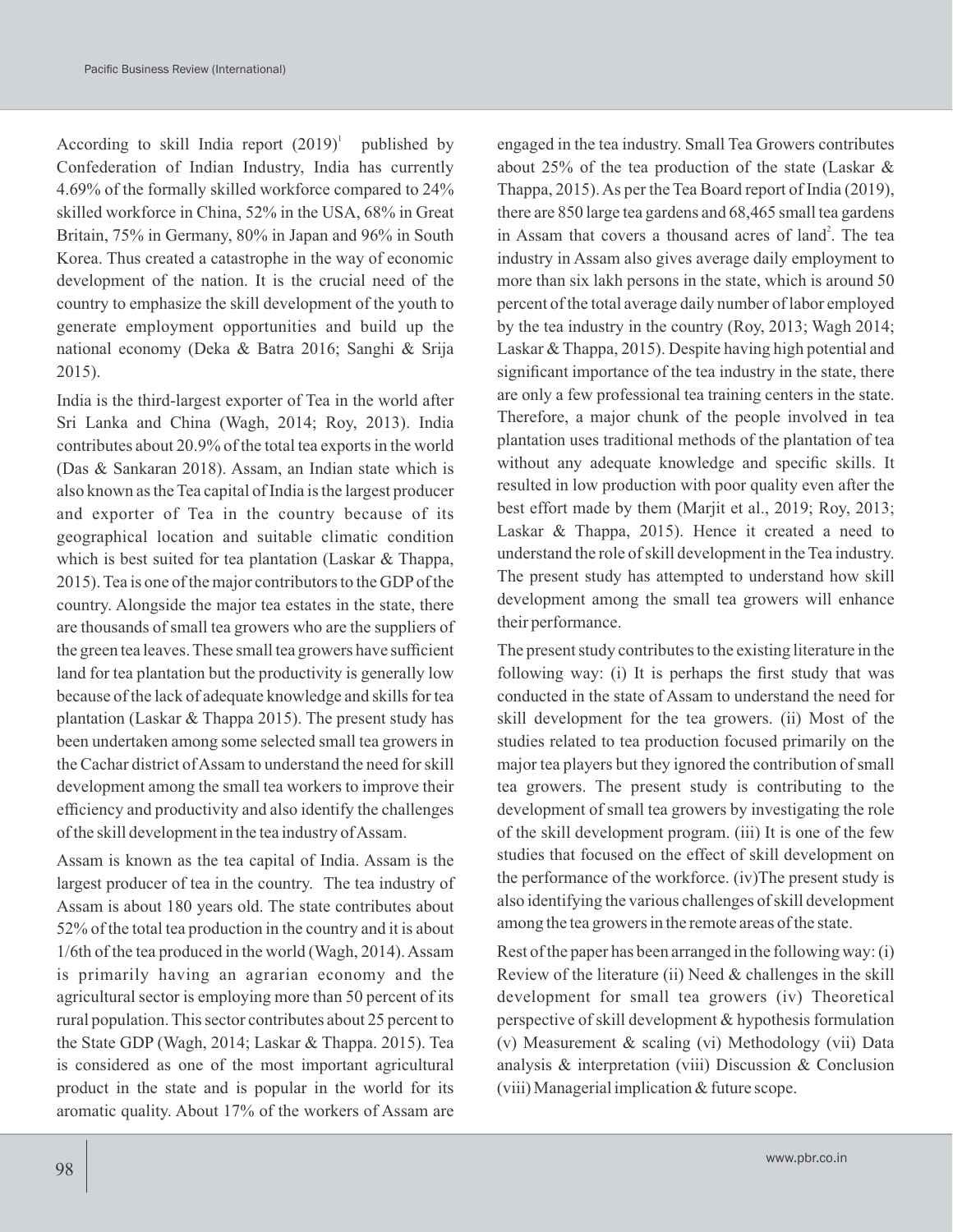# **Review of literature:** Okada (2012) investigated the skill development of the

Indian young generation and examine the challenges in skill development in India. Studies revealed that large numbers of Indian youths are lacking vocational education and training. Today's youth though found to be professionally educated but they are lacking of professional skills. Skill development programs should be an essential part of the education system in India. Kapur (2014) reviewed the different skill development program initiated and implemented in India. The author identified a gap in the development and implementation of skill development programs in India. The author argued that skill development is rapidly growing in most of the developing and developed countries in today's world but it is sluggish in India. Palit (2009) investigated the development of skills enhancement programs in India in addition to the challenges and the strategies adopted. India has been recently recognized as the youngest country in the world due to its highest percentage of the young population and it helped India to gain a competitive advantage over other countries due to its largest percentage of the working population, low dependency rate, and surplus workforce. The author, therefore, suggested that India needs to make its workforce adequately skillful to utilize the benefits of the demographic dividend. Kanchan and Varshney (2015) stated that that skills and knowledge are the key factors that catalyze the growth of the macro-economic environment and stabilize the socio-economic growth. The study identified that around the majority of the Indian workforce lacking marketable skills and thus it created a skill gap. Bridging this gap could be done by imparting skilldeveloping programs. Saini (2015) investigated the problems and issues in implementing the skill development initiative in India. Lack of vocational training, poor literacy rate, infrastructural issues, socio-cultural issues are the prime factors that create obstacles in the development of skills among the Indian youth. Sanghi and Srija (2015) argued that skill development can be used as a poverty eradication tool by improving the efficiency, productivity, employability, and sustainability of the workforce. Therefore, it would enhance employment opportunity, growth, and development in the organization as well as the

individual level. Manjunath et al., (2019) examined skill gap analysis to improve the performance of the workforce. The study considered different skills set like communication skills, technical skills, problem-solving skills, interpersonal skills, and decision-making skills. The result showed a significant positive relationship between skills and employees' performance and it indicated that imparting the required skills set will enhance the performance of the workforce. Laskar and Thappa (2015) studied the present scenario of the tea industry of Assam. The study revealed that due to the decrease in the selling and increases in the unit cost of production and poor productivity, the tea industry in Assam is losing its profit. An increase in the cost of production is due to the increase in the utility, material, and the cost of labor. Roy (2013) had analyzed the Indian tea industry and revealed that despite acting as a significant contributor in the Indian economy, Lack of skilled manpower remained a major challenge for the Indian tea industry. The tea industry is a labor-intensive industry and it depends mostly on the efficiency level of the tea workers but there exists a major skill gap among the tea workers and thus affecting the productivity of the tea sector. Wagh (2014) had studied the tea industry of India. The author highlighted that the Indian tea industry has a significant contribution to the global tea sector and as well as in the Indian export sector. The industry tea industry is facing some issues such as lack of skilled manpower, lack of advanced technology, the poor literacy rate among the tea garden labor, infrastructural issues, lack of adequate capital structure. Das and Sankaran (2018) measured the performance of the tea industry in India for the last six decades using time series data analysis. The study revealed that area allotted for the cultivation of tea and the volume of tea production has been increasing since past decades and reflected a satisfactory performance in terms of productivity but it showed a fluctuating growth in terms of employment generation.

A considerable amount of research works has been done in the field of skill development at both the national and international levels. On reviewing and analyzing the different research work done by the various eminent researchers on the national and international level in the field of skill development in manufacturing and service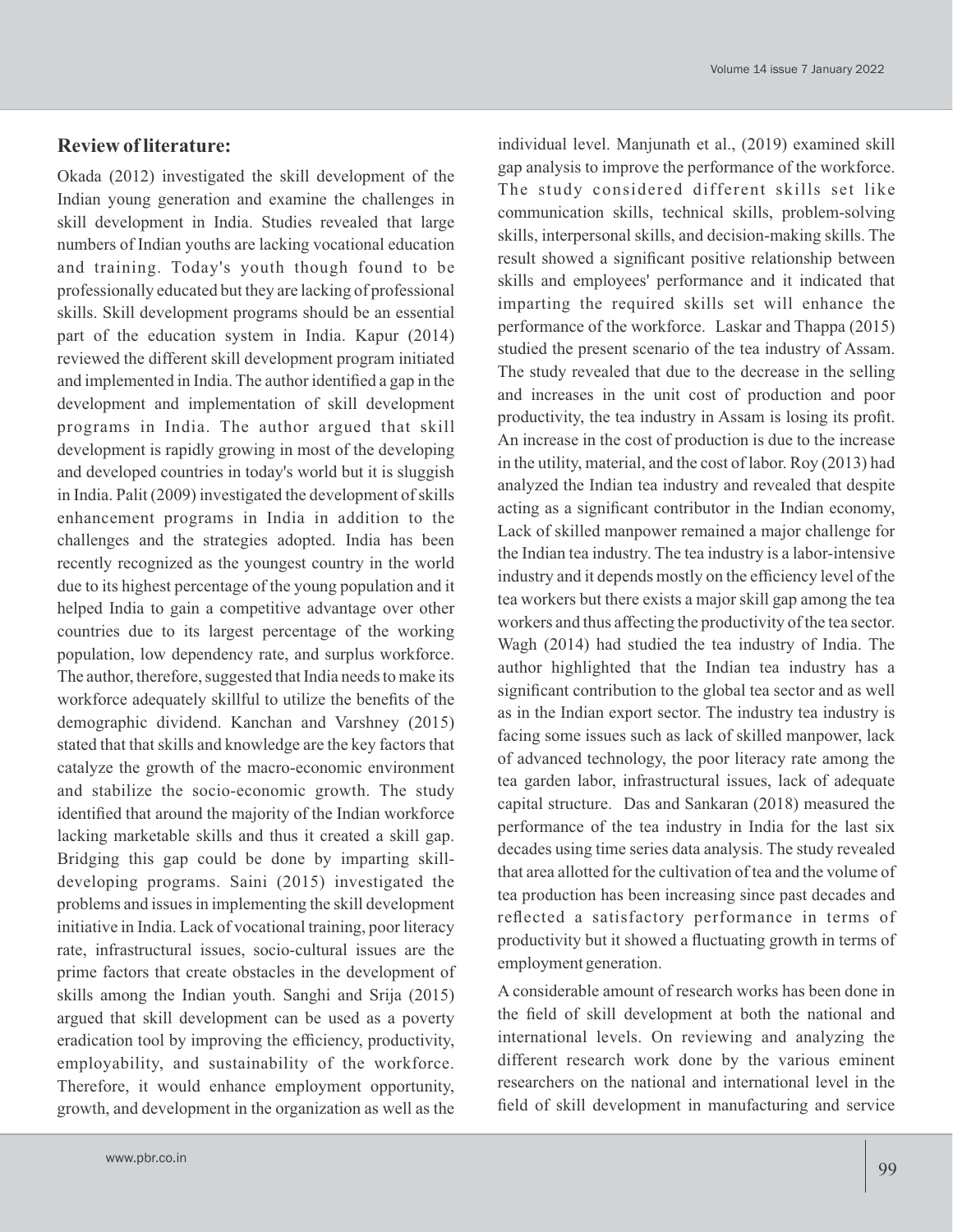sector, it has been found that there is rarely any study available to the researcher on the role of skill development in the Tea industry. Hence this gap has been identified and an attempt has been made to understand the importance of skill development in the tea workers.

# **Need and challenges of skill development among the tea growers**

Tea has a significant contribution to the GDP of India. Commercial production of tea in Assam was originated by the East India Company during the British regime in India. They started the tea industry in Assam with their professional knowledge and skills which is highly required for the tea plantation and manufacturing of tea (Das & Sankaran, 2018). India's independence led to an abrupt change in the tea industry as the British left the country they sold their tea estate to the native Indian businessman. Some of the tea estates in Assam came under the control of Indians as they had purchased majority stakes or directly purchased the entire tea estates (Wagh 2014). Most of the new buyers were unaware of the tea plantation and they considered it as their profit-making center. Lack of knowledge about the tea industry and a strong desire to earn profit in the short-run; they had ignored the basic requirements of labor essential for plantation (Roy, 2013; Laskar & Thappa, 2015). They appointed unskilled laborers with low salaries and ignored the improvements in tea gardens. Consequently, the quality of tea was adversely affected (Das & Sankaran, 2018). There are only a few educational institutes in the state which provide professional degree/diploma or training courses on tea management. (Laskar & Thappa, 2015). The tea industry is a labor-intensive industry that requires a large number of skilled manpower. Hence it is essential to have scientific knowledge and skills for the plantation and manufacturing of tea that will not only improve the quality of the tea but also increase productivity as well (Das & Sankaran, 2018). Skill development programs among the tea growers will impart skills on various aspects of growing tea, including the preparation of nurseries, choosing saplings, the use of fertilizers, and maximizing the yield (Das & Sankaran, 2018; Hazarika, 2016).

Large tea estate managed to get experienced and skilled manpower to run the garden but this is not happening with

thousands of small tea growers. The tea industry in Assam is facing some challenges for skill development among the small tea workers. Some of these challenges are as follows:-

- **Lack of awareness-** Lack of awareness about the variousskill development programs among tea growersis one of the major challenges. There are thousands of small tea growers in the state engaging a large number of laborers in the plantation of tea. Sometimes, Govt. runs skill development programs for the tea growers but these people remainedunawareofthe fact(Marjit et al.2019)
- **Poor infrastructure-** Poor infrastructure is another challenge in providing skill training to the tea workers. Cachar district is situated in the southern part of Assam and is poorly connected with the rest of the state. Poor transportation, remoteness, poor connectivity, poor infrastructure, etc. are some of the major issues with that locality (Hazarika, 2016). Major parts of the tea produced in the Cachar district are sold in the local market and this has become one of the reasons for not getting proper attention from the central or state government.
- **Improper implementation-** Few organizations in the state conduct a skill development program for tea workers. National Skill Development Corporation (NSDC) was set by the government to impart skill training to the workforce. Though NSDC conducted few skill development programs among the tea growers of Tripura and in some parts of Assam (Marjit et al. 2019). No such program has been carried out in Cachar District or any other districts of Barak valley of Assam.
- **Lack of access to basic education-** Low literacy rate is found to be prevalent among the tea garden labors due to lack of access to basic education facilities. Lack of basic education created obstacles in the way of skill development among the tea garden workers (Hazarika, 2016).
- **Unorganized sector-** Many small tea growers are not registered with the Tea board association of the state because of the unavailability of the proper land documents. As a result, the Tea board association of the state is unaware of the existence of such tea growers (Roy, 2013).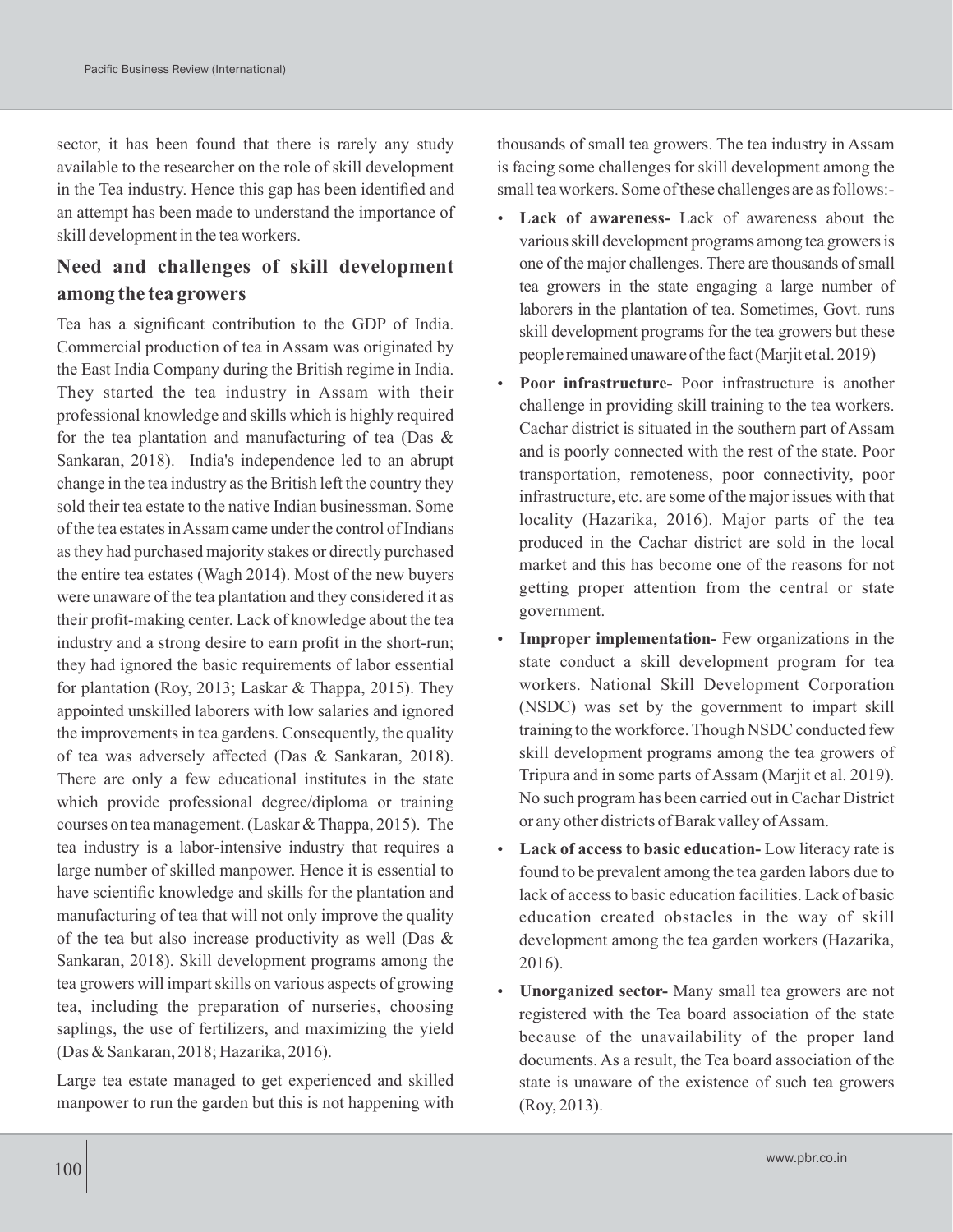## **The theoretical perspective of Skill development and hypothesis formulation**

Skill is referred to as a set of expertise that enables an individual to accomplish work efficiently and effectively (Deka & Batra, 2016). Skill is different from knowledge, Knowledge is primarily theoretical context whereas skill is mostly emphasizing on practical orientation (Kapoor, 2014). Skills can be both technical and non-technical. Technical skills are the technical expertise require to accomplish a work such as the operation of machines & tools, plantation of the crop, marketing, and selling skills, purchase management skills, etc., whereas non-technical skills are the interpersonal skills such as communication skills, leadership skills, decision-making skills, teammanagement skills, etc. (Kanchan & Varshney, 2015). Both technical and non-technical skills are essential for the growth of the organization. Imparting skill development training to the workforce will enhance the productivity of the employees by increasing technical skills, marketing skills, communication skills, etc., (Kaptan, 2014; Bhiwa, 2018). Imparting job skills training to the workforce increases their performance (Wade and Parent, 2002). It is evident that both technical skills and organization skills are required for the enhancement of performance of the employees but it depends on the nature of their job profile (Misra, 2015). Employees involved in technical job profile like the operation of machinery or tools require more technical skills and those are engaged in managerial level requires more organizational skills. It is also important to note that the complete absence of any of the skills might have an impact on their performance (Bhiwa, 2018)

National Skill Development Corporation (NSDC) report<sup>3</sup> (2018-2019) revealed that skills require for the tea growers are both technical and non-technical such as plantation skills (preparation of nurseries, choosing saplings, the use of fertilizers, and maximizing the yield), manufacturing skills (purchase of raw materials, productions, operation of machines) marketing skills (packaging, advertising, selling & distribution, etc), Entrepreneurship skill, leadership skills, managerial skills, communication skills, etc. The present study has been carried out among the small tea growers who are mostly engaged in organizing, plantation, and marketing of tea leaves.

The present study aimed to understand the effect of skill development on the performance of small tea growers and also to identify the challenges of skill development among the tea growers.

Hence the following hypothesis has been framed to understand the effect of skill development on the performance of the small tea growers.

**H1** = Developing skills have a significant effect on the performance of small tea growers.

Skill development has been identified as an independent variable whereas the performance of the small tea growers is the dependent variable.

#### **Measurement & scaling**

The present study has identified two variables: the Skill Development and Performance of the small tea growers. Previous literature revealed that skill development can be measured by identifying different skills set required for the employees of different sectors having different job profiles (Wade, & Parent, 2002; Palit, 2009). Employees who are working with machines & equipment require operating skills whereas employees who are involved in clerical jobs require office management skills (Venkatesh & Singh 2015). People working as a teller in the banks require cash management skills whereas salespeople in the banks require persuading skills (Prasad, & Purohit, 2017). Managerial skills are required for people working as a manager (Wade, & Parent, 2002). The present study has been carried out among the small tea growers. Small tea growers are the entrepreneurs who planted tea and sell green tea leaves to the tea factory of larger tea estates. Small tea growers hire laborers for the plantation of tea and plucking of tea leaves. They do not require production skills. Reviewing previous literature revealed that no scale has been developed to measure the skills development of tea growers as there is rarely any study on the skill development of tea growers. Therefore, based on the NSDC report (2018-2019), skills required for the small tea growers are identified as Organizing skills, plantation skills, entrepreneurship skills, and marketing skills. Fivepoint rating scale has been used consist of eight items under four skill dimensions to measure the skill development of small tea growers. The reliability and validity of the scale have been tested.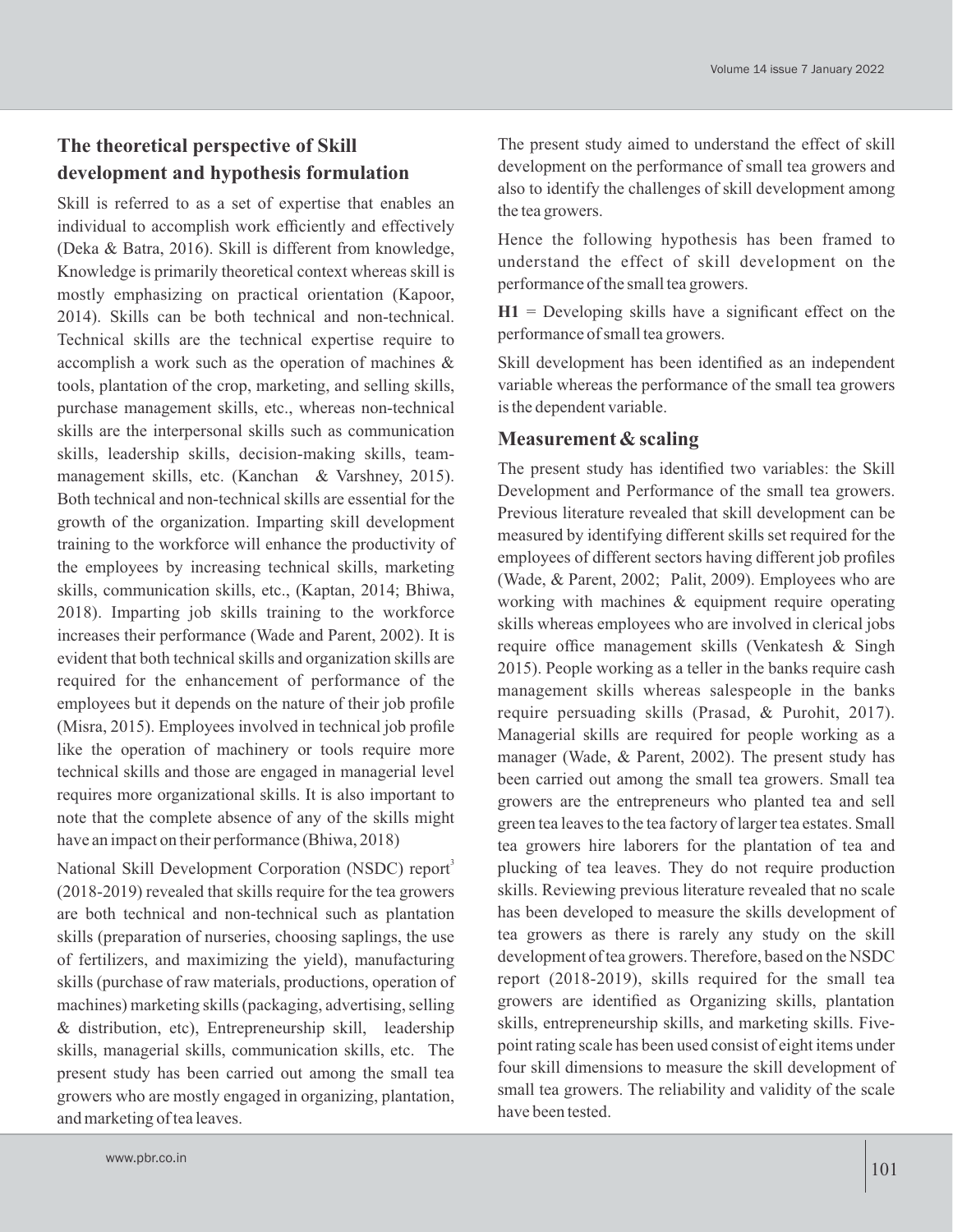The performance measurement scale used for the entrepreneurs has been considered for measuring the performance of small tea growers as they are considered as the entrepreneurs selling green tea leaves to the larger tea manufacturers (Roy, 2013). Significant research works have already been conducted on performance measurement for the entrepreneurial organization. Murthy et al., (1996) argued that entrepreneurial performance can be measured by measuring efficiency, growth, profit, success/failure, size, market share, and leverage. The entrepreneur Performance Index has been developed by Fried and Tauer (2015). As per this index, the performance of the entrepreneurs can be determined by measuring different dimensions like Comparative advantage, education, Gender, Owner percentage, work experience, Race, Produce a product. It is also been found that most of the studies conducted for measuring the performance of entrepreneurship used "growth" as the only parameter of measurement (Zamanian, 2017). Growth has been measured on efficiency, productivity, accuracy, and revenue generation (Zamanian, 2017). Hence the present study has developed five items under the four dimensions under growth factor to measure the performance of small tea growers and a five-point rating scale has been used for the purpose. The reliability and validity of the scale have been tested.

#### **Methodology**

The present study has been undertaken in the Cachar district of Assam among some selected tea growers to understand the role of skill development among the tea workers. Small tea growers were targeted for the study. As

there was no previous study available on the small tea growers, so it was a quite arduous task to collect the information about small tea growers. Tea Board of India, Silchar (Dist. Cachar, Assam) branch have been approached to get the information about the small tea growers. A list of 350 registered small tea growers in the Cachar district with their contact numbers has been collected after taking due approval from the approving authority. An attempt was made to contact all the registered small tea growers in the list on the mobile number provided but in some cases the mobile number was found to be not correct or switched off. People who were contacted were met physically and at the same time reference has been taken from these registered tea growers about the other small tea growers who were not registered with the Tea Board association and finally approached them physically. A total of 291 small tea growers were interviewed using personal interview method and self-administered questionnaire. Screening of the data rejects 27 responses due to incorrect or incomplete responses. Hence 264 responses were used for analysis purposes.

A self-administered questionnaire was designed was validated based on the pilot study and expert advice. Internal consistency of the five-point rating scale has been used for measuring skill development and performance measurement has been tested using Cronbach's alpha test. Face validity and content validity of the scale has been tested using expert advice. The expert team consist of some selected academician, selected tea growers, and some selected employees of Tea board Association of Assam, Silchar branch.

| Variables         |            | <b>Scale Statistics</b> |          |                | <b>Reliability Statistics</b> |
|-------------------|------------|-------------------------|----------|----------------|-------------------------------|
|                   | N of Items | Mean                    | Variance | Std. Deviation | Cronbach's Alpha              |
| Skill Development | 8          | 33.8712                 | 17.983   | 4.24068        | .898                          |
| Performance       |            | 21.2765                 | 8.155    | 2.85573        | .869                          |

**Table: 1 - Reliability of the scale**

*Source: Author*

If the Cronbach's alpha value is more than 0.7 and close to 1, then it can be considered that items in the scale are highly consistent with each other and the scale is said to be highly reliable (Kothari & Garg, 2014). Cronbach's alpha value is 0.898 and 0.869 for both the variables used in the scale. Hence it can be said that the scale is highly reliable.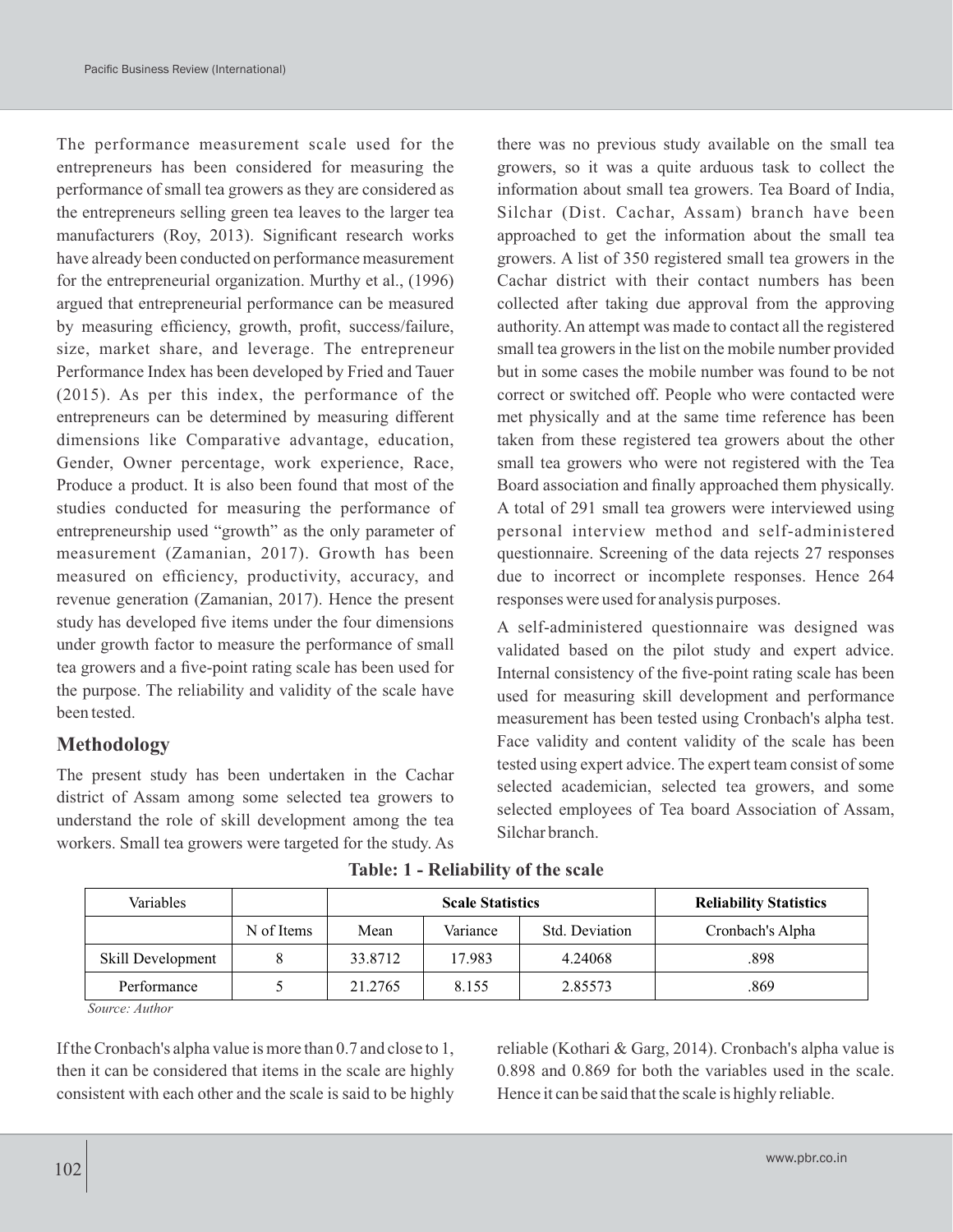|                     | N                | Mean      | Std. Deviation | <b>Skewness</b> |            | Kurtosis         |            |
|---------------------|------------------|-----------|----------------|-----------------|------------|------------------|------------|
|                     | <b>Statistic</b> | Statistic | Statistic      | Statistic       | Std. Error | <b>Statistic</b> | Std. Error |
| <b>Skills</b>       | 264              | 4.2339    | .53008         | $-.784$         | .150       | $-.332$          | .299       |
| Performance         | 264              | 4.2553    | .57115         | $-.826$         | .150       | $-.317$          | .299       |
| Valid N (list wise) | 264              |           |                |                 |            |                  |            |

|  |  |  | Table: 1 - Reliability of the scale |  |  |  |  |
|--|--|--|-------------------------------------|--|--|--|--|
|--|--|--|-------------------------------------|--|--|--|--|

*Source: Author*

Skewness and Kurtosis test has been conducted to examine the normality of the data for all test variables included in the study (Table: 2). If the value of the Skewness and Kurtosis test within the range of +2 and -2, then it is considered that the data is normally distributed (George, and Mallery, 2010). Results showed that Skewness and Kurtosis value for all the test variables 1 is -0.784 and variable 2 is -0.826, which is in the range of  $+2$  to  $-2$ . Therefore it is considered that the data in the present study is normally distributed and it is free from outliers.

The relationship between two variables: Skill development and performance of small tea growers has been investigated by investigating the unit change in the skill development of small tea growers on the unit change on their performance. It would help to determine the effect of skill development on the performance of the small tea growers. Linear Regression model has been used to investigate the relationship between these two variables.

#### **Table: 3 Model Summary**

| Model                                        |       | R Square | <b>Adjusted R Square</b> | Std. Error of the Estimate |  |  |  |
|----------------------------------------------|-------|----------|--------------------------|----------------------------|--|--|--|
|                                              | .881ª | .775     | .775                     | .27118                     |  |  |  |
| a. Predictors: (Constant), Skill Development |       |          |                          |                            |  |  |  |

*Source: Author*

The model summary table examines the value of  $R \& R$ Square. R denotes the correlation coefficient where R square denotes the coefficient of determination. R indicates the correlation between two variables and R square indicates the percentage of the variance of the dependent variable explained by the independent variable. Adjusted R square is generally used in multiple regression models where there is more than one independent variable. Correlation Coefficient (R) 0.881 indicates that there is a strong correlation between skill development and performance of small tea growers. The coefficient of determination (R square) is 0.775; it means 77.5% of the total variance of the performance of small tea growers explained by the skill development.

**Table:4- ANOVAa**

|                                       | Model                                       | Sum of Squares | df  | Mean Square |         | Sig.              |
|---------------------------------------|---------------------------------------------|----------------|-----|-------------|---------|-------------------|
|                                       | Regression                                  | 66.526         |     | 66.526      | 904.655 | .000 <sup>b</sup> |
|                                       | Residual                                    | 19.267         | 262 | .074        |         |                   |
|                                       | Total                                       | 85.793         | 263 |             |         |                   |
| Dependent Variable: Performance<br>a. |                                             |                |     |             |         |                   |
| b.                                    | . Predictors: (Constant), Skill Development |                |     |             |         |                   |

*Source: Author*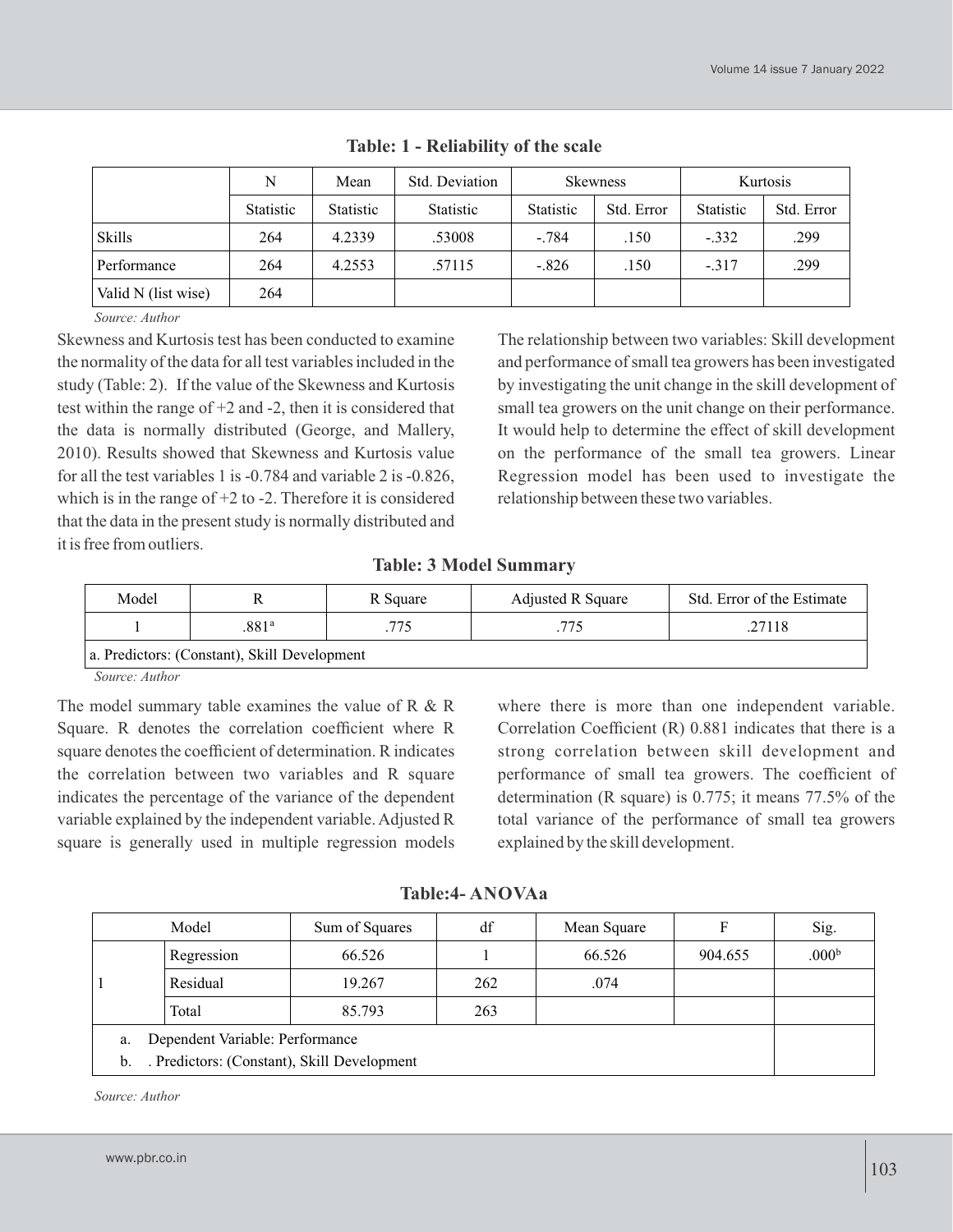ANOVA table explains the variability of the dependent variable from the independent variables in the regression model. Here, the value of significance (p-value) is 0.000

which is less than the alpha value ( $\alpha$  value=0.05). Hence, it can be said that the regression model is statistically significant and it can well explain the variability.

| Model        |                                    | Unstandardized<br>Coefficients |            | Standardized<br>Coefficients |        | Sig. |                | 95.0% Confidence<br>Interval for B |
|--------------|------------------------------------|--------------------------------|------------|------------------------------|--------|------|----------------|------------------------------------|
|              |                                    | B                              | Std. Error | Beta                         |        |      | Lower<br>Bound | Upper<br>Bound                     |
|              | (Constant)                         | .211                           | .135       |                              | 1.558  | .121 | $-.056$        | .478                               |
| $\mathbf{1}$ | <b>Skill</b><br>Development        | .950                           | .032       | .881                         | 30.077 | .000 | .888           | 1.012                              |
|              | a. Dependent Variable: Performance |                                |            |                              |        |      |                |                                    |

**Table: 5 -Coefficients**

*Source: Author*

The coefficient table indicated that the coefficient is statistically significant, as the p-value (0.000) < alpha value (0.05). Therefore the null hypothesis has been rejected and the alternative hypothesis has been accepted. It indicates that there is a positive relationship between Inclusionary Skill development and the performance of small tea growers.

Regression equation can be written as

 $X=a+bY$ 

Where  $X$  is the dependent variable and  $Y$  is the independent variable. 'a' is the constant and 'b' is the coefficient. Constant is the slope and coefficient is the interception to the regression line.

Performance of small tea growers  $= 0.211 + 0.950$  Skill development

Here, 0.211 is the constant and 0.950 is the regression coefficient. On interpreting the equation, it can be said that one unit increase in the skill development will lead to a 0.950 unit increase in the performance of small tea growers. Therefore, it has been found that skill development has a significant positive effect on the performance of small tea growers. On providing skill training to the small tea growers, it will increase their overall skills and finally has a significant positive effect on their performance.

|                          | N   | Min  | Max  | Mean   | Std. Deviation |
|--------------------------|-----|------|------|--------|----------------|
| Organizing Skills        | 264 | 3.00 | 5.00 | 4.1932 | .55204         |
| <b>Plantation Skills</b> | 264 | 3.00 | 5.00 | 4.1648 | .62301         |
| Entrepreneurship Skills  | 264 | 3.00 | 5.00 | 4.3106 | .63942         |
| Marketing Skills         | 264 | 3.00 | 5.00 | 4.2670 | .66819         |
| Valid N (list wise)      | 264 |      |      |        |                |

#### **Table: 6 - Importance of different skills**

*Source: Author*

On analyzing the importance of different skills required for the small tea growers, it has been found that all the four skills namely organizing skills (mean score=4.19), Plantation skills (mean score=4.16), Entrepreneurship Skills (mean score=4.31) and Marketing Skills (mean score=4.27) are found to be important for small tea

growers. Among all these skills, Entrepreneurship Skills are found to be highly important followed by marketing skills. Providing adequate skill training will help to increase their required skill set and it will have an impact on their performance.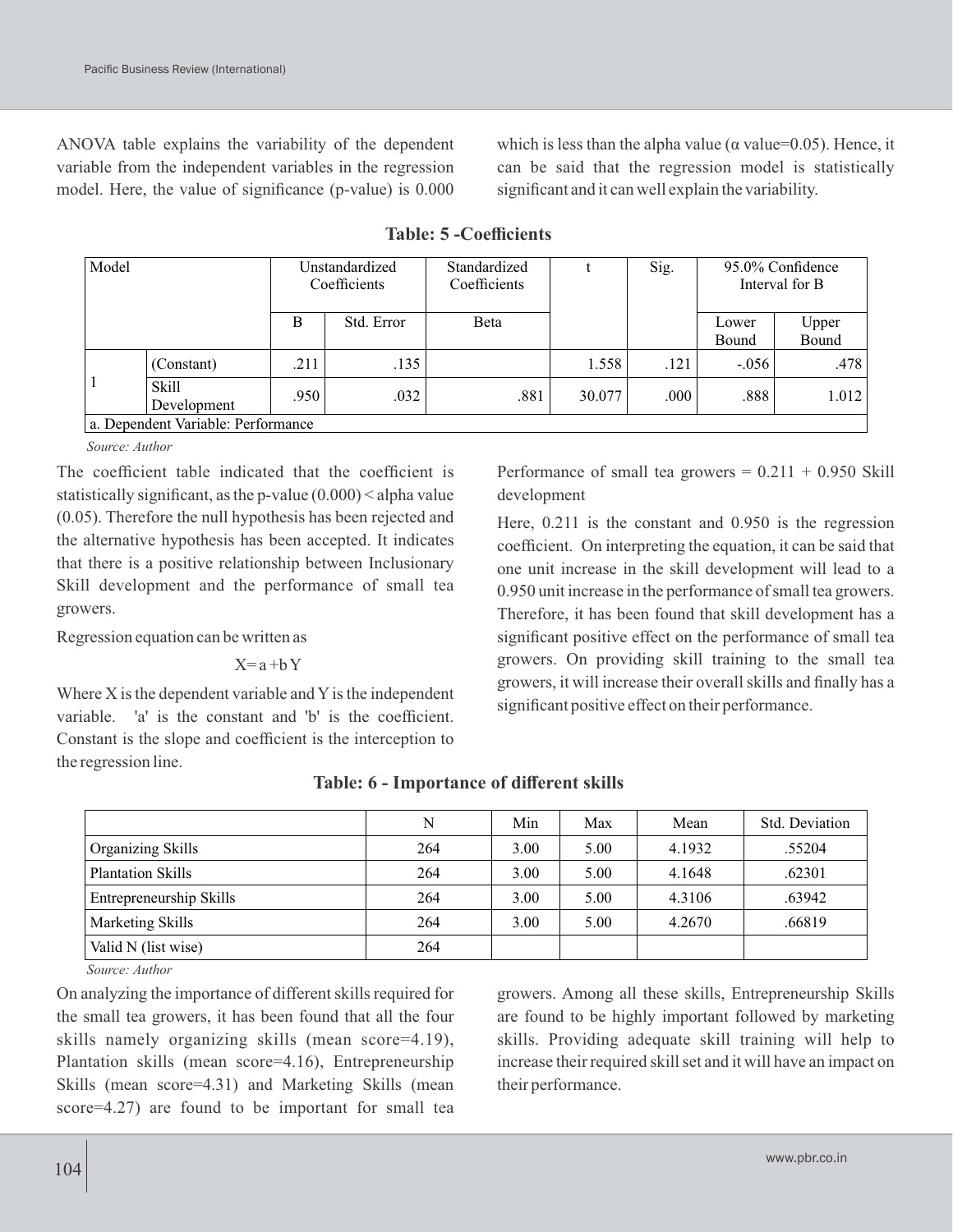National Skill Development Corporation report (2018-19) on the skill development of tea growers in Assam & Tripura has highlighted some issues or challenges in providing skill training in remote areas of the respective states. Moreover, it was also revealed in pilot testing that small tea growers in the Cachar districts of Assam are facing some challenges in skill development. Hence an investigation has been carried among the targeted small tea growers using structured predetermined 20 items emphasizing the possible challenges to analyze the intensity of the challenges in skill development programs among the small tea growers of Cachar district and how these challenges can be overcome. The intensity of the occurrence of the problems has been identified using descriptive statistics by calculating the mean score for each item and then factor analysis has been conducted to reduced 20 variables into few factors.

Exploratory factor analysis (EFA) has been used to extract the latent factors from the observed variables. KMO

sampling adequacy test is found to be satisfactory as KMO value is 0.729 & Bartlett's test of sphericity found to be satisfactory.

The total number of factors that can be extracted from the analysis has been tested by considering the Eigen Values of the variables. Variables whose Eigenvalue is more than 1 can be considered as a factor. There are five cases, where Eigenvalue is more than 1. Hence it can be said that there would be five factors that can be extracted from the analysis.

The rotated component matrix (table: 24) explained the factors loading of the variables. It explains the correlations of the variables with each other and with the underlying factor. It reduces the number of factors under which variables having higher loading. The rotated component matrix reduces 20 variables into five factors with five variables under each factor.

|                                        | Component                                           |                |                |                |      |  |  |
|----------------------------------------|-----------------------------------------------------|----------------|----------------|----------------|------|--|--|
|                                        | 1                                                   | $\overline{2}$ | $\overline{3}$ | $\overline{4}$ | 5    |  |  |
| <b>VAR00001</b>                        | .900                                                |                |                |                |      |  |  |
| VAR00002                               | .917                                                |                |                |                |      |  |  |
| <b>VAR00003</b>                        | .938                                                |                |                |                |      |  |  |
| <b>VAR00004</b>                        | .933                                                |                |                |                |      |  |  |
| <b>VAR00005</b>                        |                                                     |                |                |                | .907 |  |  |
| VAR00006                               |                                                     |                |                |                | .921 |  |  |
| VAR00007                               |                                                     |                |                |                | .886 |  |  |
| <b>VAR00008</b>                        |                                                     |                |                |                | .893 |  |  |
| VAR00009                               |                                                     |                |                | .781           |      |  |  |
| VAR00010                               |                                                     |                |                | .824           |      |  |  |
| <b>VAR00011</b>                        |                                                     |                |                | .876           |      |  |  |
| VAR00012                               |                                                     |                |                | .851           |      |  |  |
| VAR00013                               |                                                     | .731           |                |                |      |  |  |
| VAR00014                               |                                                     | .950           |                |                |      |  |  |
| VAR00015                               |                                                     | .919           |                |                |      |  |  |
| VAR00016                               |                                                     | .931           |                |                |      |  |  |
| VAR00017                               |                                                     | .885           |                |                |      |  |  |
| <b>VAR00018</b>                        |                                                     |                | .782           |                |      |  |  |
| VAR00019                               |                                                     |                | .879           |                |      |  |  |
| VAR00020                               |                                                     |                | .915           |                |      |  |  |
|                                        |                                                     |                |                |                |      |  |  |
|                                        | Extraction Method: Principal Component Analysis.    |                |                |                |      |  |  |
|                                        | Rotation Method: Varimax with Kaiser Normalization. |                |                |                |      |  |  |
| a. Rotation converged in 5 iterations. |                                                     |                |                |                |      |  |  |
|                                        |                                                     |                |                |                |      |  |  |

#### **Table: 7 Rotated Component Matrixa**

*Source: Author*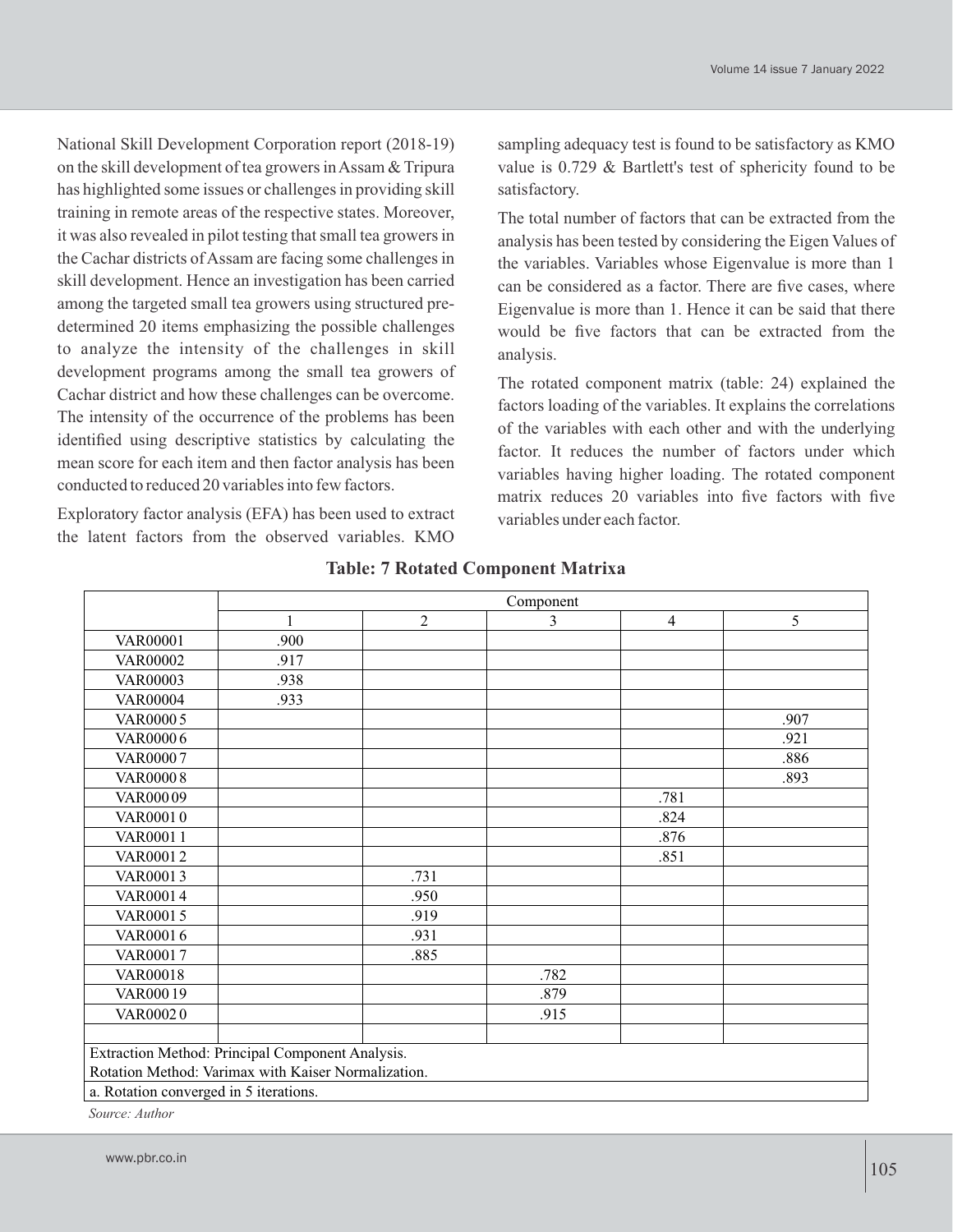| <b>Factor 1</b>                        | <b>Factor 2</b>                       | <b>Factor 3</b>                      | <b>Factor 4</b>                                | Factor 5                             |
|----------------------------------------|---------------------------------------|--------------------------------------|------------------------------------------------|--------------------------------------|
| Item 1, Item 2, Item<br>$3$ , Item $4$ | Item 5, Item 6, Item<br>$7.$ Item $8$ | Item 9, Item 10, Item<br>11, Item 12 | Item 13, Item 14, Item<br>15, Item 16, Item 17 | Item $18$ , Item $19$ ,<br>Item $20$ |
| <b>Lack of awareness</b>               | Poor infrastructure                   | Improper<br>implementation           | Low literacy                                   | <b>Unorganized sector</b>            |

**Table: 8 - Factors extracted**

*Source: Author*

Rotated component matrix (Table: 7) revealed that 22 variables are categorized under five factors having high factor loadings. Factors are named based on the nature of the items loaded under each factor (Table: 8). Items under factor 1 are related to the poor awareness level of the small tea growers; hence it is named as the Lack of awareness factor. Similarly, items under factor 2 are related to infrastructural issues of the location. Hence it is named as improper implementation factor. Items under factor 3 are related to the lower level of literacy, hence it is named as Low literacy factor and finally, items under factor 5 are related to the issues related to the unorganized sectors, hence it is named as an unorganized sector factor.

#### **Discussions & conclusion**

Small tea growers are one of the important contributors to the overall tea production of the country. It helps in the growth of the exports and generates employment opportunities to the rural people that help simultaneously in the growth of the economy of the nation. Skill development is a crucial need for today's economy. Skill development is very important for the tea workers. It will increase efficiency, productivity, and the quality of the products. The skill development program will imparts different knowledge and skills to the small tea workers such as preparation of nurseries, choosing saplings, use of fertilizers and maximizing the yield, marketing skill, entrepreneurship skills, etc. There are different challenges in the development of skills among the small tea growers such as lack of awareness of the skill development programs, poor infrastructure, improper implementation of the program, lack of access to basic education, and prevailing unorganized sector. Improper implementation, Poor infrastructure, and Lack of awareness of the programs among the tea growers are the prime challenges for skill

development among the small tea growers in the Cachar district of Assam. The remoteness of the district is also another prevailing factor that acts as a challenge for organizing the skill development programs in the locality. Lack of access to basic education among the tea garden laborer is another obstacle for conducting skill development programs among the tea workers. Most of the small tea growers are not even registered with the tea board of the state as a result tea board association is unaware of the existence of such tea growers in the state. The government should be supportive of the development of the tea growers Assam by imparting skill development programs with the help of National Skill Development Corporation and other skill development agencies. Infrastructural and communicational issues of the remote areas of the state should be addressed. The literacy rate of the people of the tea garden labors should be increased by emphasizing on imparting basic educational facilities and vocational training in the tea gardens of Assam. Small tea growers who are not registered should emphasis on having the proper land document for their tea gardens and registered their name in the tea board association of the state. Advanced digital technology such as video conferencing methods can be used to impart skill training to the people of the remote tea gardens. Small tea growers can keep track of various information and training program schedules through the registered website of NSDC and other training institutes with the help of the internet. It will increase productivity and increase the quality of the Tea that will be highly beneficial for the economy of the nation.

#### **Managerial implication and future scope**

The present study emphasized the need for skill development among the small tea growers. The tea industry is a labor-intensive industry and developing skills among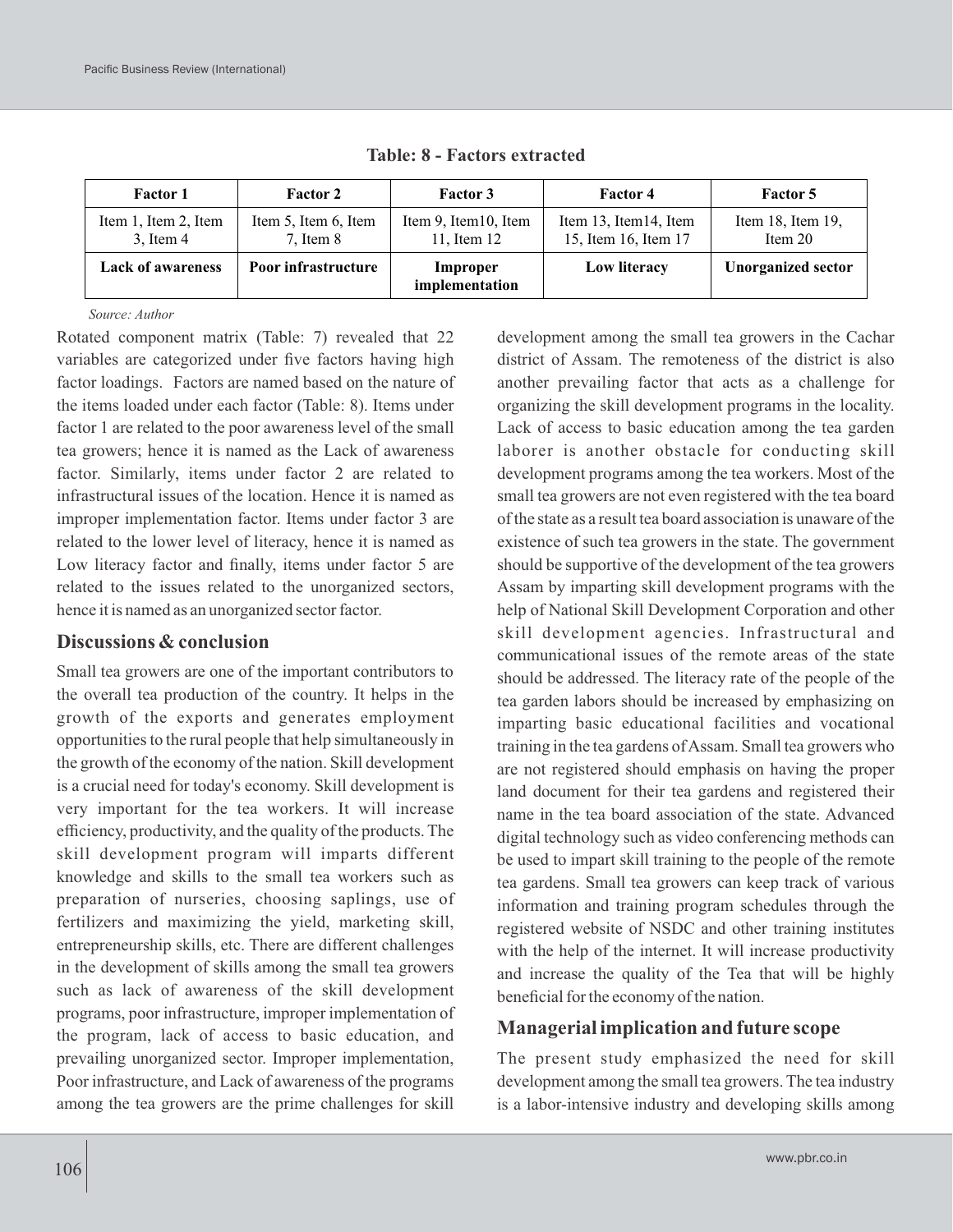the tea growers is found to be a dire need of the industry. Tea remains to be a significant contributor in the GDP of the nation and prime exporter and employee generator for the state of Assam. Nevertheless, there was a serious skill gap among the tea growers especially small tea growers of the state. The present study revealed the bridging of the skill gap by imparting skill development training to the tea growers. Imparting requisite skills set like plantation skills, marketing skills, entrepreneurship skills would catalyze the efficiency and productivity of the tea growers and thus it leads to growth. Surprisingly it was found that nevertheless of having significant importance and existence of skill gap, there was hardly any focus on the research of skill development among the tea growers. There is a wide scope for future research in the area. The present study presumed the impact of skill development on the growth based on the response of the tea growers but it actually can be measured by comparing the present performance level after imparting skill training with their previous performance before skill training.

#### **References**

- Bhiwa, G. S. (2018). Skill Development-an engine of economic growth, *Tactful Management Research Journal*, 7(1), 89-92.
- Das, M., & Sankaran, A. (2018). An economic study of tea industry in India: a stock taking for six and half decades, *International Journal of Development Research,* 8(10), 23681-23684.
- Dahlman, C., & Anuja, U. (2005). India and the Knowledge Economy: Leveraging Strengths and Opportunities. Washington, D.C: World Bank. https://openknowledge.worldbank.org/handle/10986/8 565.
- Deka, R. J., & Batra, B. (2016). The Scope of Skill Development, Employability of Indian Workforce in Context of Make in India: A Study, *International Journal of Engineering Technology, Management and Applied Sciences*, 4(4), 275-282.
- George, D., & Mallery, M. (2010). *SPSS for Windows Step by Step: A Simple Guide and Reference*, 17.0 update (10a ed.) Boston: Pearson
- Hazarika, S. (2016). Skill Development for Rural Entrepreneurship: A study on State Institute of Rural Development (SIRD) Assam, *International Journal of Research and Analytical Reviews*, 3(3), 61–66.
- Harold, O. F., Loren, W. T. (2015), An entrepreneur performance index, *Journal of Productivity Analysis*, 44(1), 23-31.
- Kapoor, R. (2014). Skill Development in India, *International Journal of Transformations in Business Management*, 4(2), 25-33
- Kanchan, S., & Varshney, S. (2015). Skill development initiatives and strategies, *Asian journal of management research*, 5(4), 666-672.
- Kaptan, S. S. (2014). Skill development and capacity building - Role of educational institutions, *Indian Journal of Commerce & Management Studies*, 5(2), 82-84.
- Kothari, C.R., & Garg, G. (2014). *Research Methodology: Methods & Techniques*, New Delhi, New Age International Publisher.
- Laskar, N., & Thappa, S. (2015). A study on the present scenario of tea industry in Assam-Challenges ahead, *Indian Journal of Applied Research*, 6(11), 533-537.
- Manjunath. S, Shravan, M.V., & Dechakka, B. B. (2019), AStudy on Assessment of Skill Gap to Enhance Workforce Performance, *International Journal of Management, Technology And Engineering*, 9(4), 3561- 3576.
- Marjit, S., Kar, S. & Das, N. (2019), Quantitative Study of Tea Industry in India: Market , Pricing and Organization, MPRA Paper No. 91433, https://mpra.ub.uni-muenchen.de/91433/.
- Misra, S. K. (2015). Skill Development: A Way to Leverage the Demographic Dividend in India, *GSTF Journal on Business Review (GBR)*, 4(2), 19-28.
- Murphy, G. B., Trailer, J. T., & Hill, R. C. (1996), Measuring performance in entrepreneurship research, *Journal of business research*, 36, 15-23.
- Okada, A. (2012). Skills Development for Youth in India: Challenges and Opportunities, *Journal of*